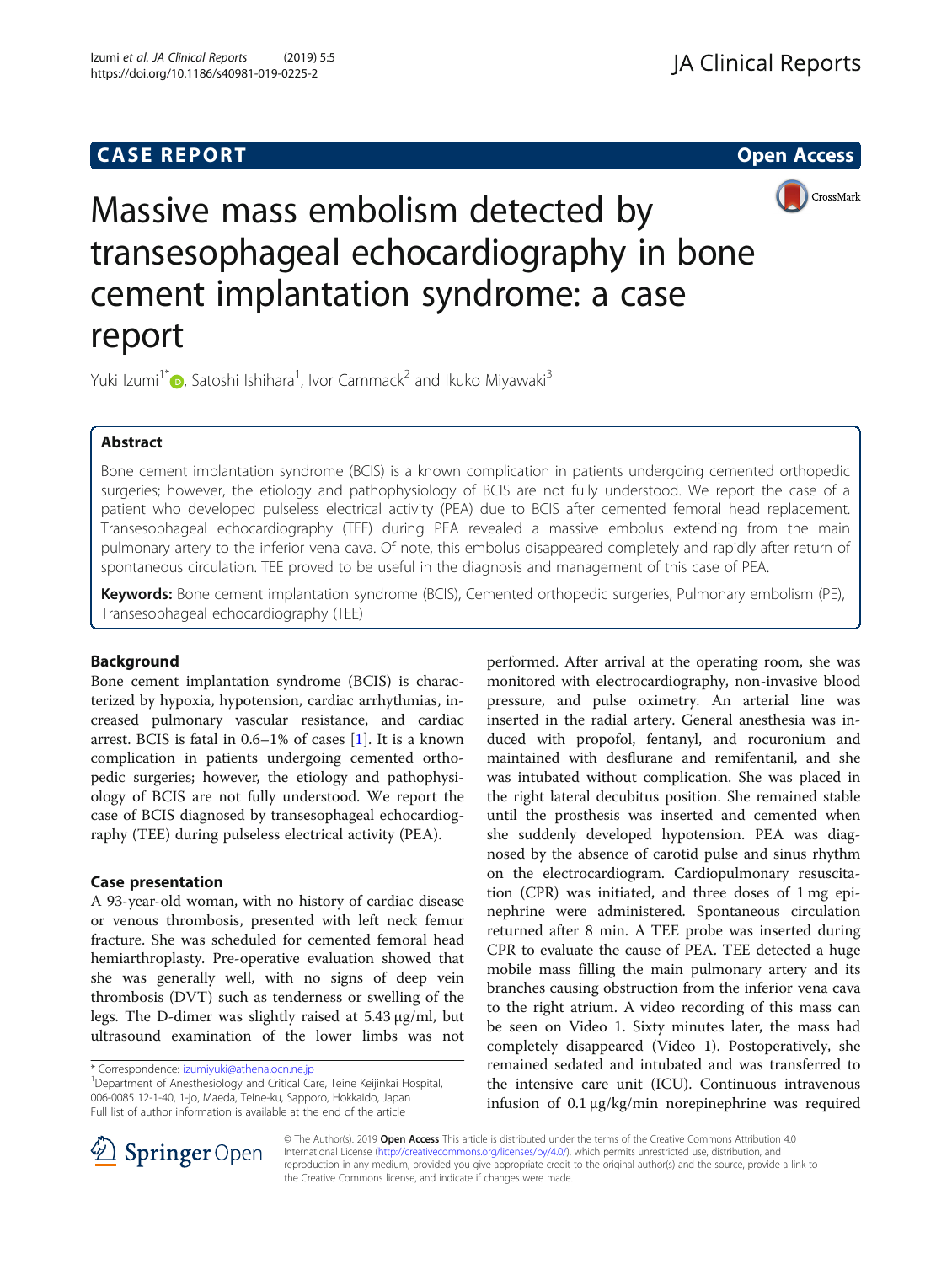for 12 h to correct persistent hypotension. She was extubated 36 h after surgery and remained 4 days in the ICU. She was discharged 33 days post-operatively, with no apparent neurologic sequelae. Her hospital stay was prolonged due to development of a small lower limb deep vein thrombosis, but it was not thought that this was related to her large intra-operative embolism.

## **Discussion**

We learned that intravascular emboli caused by BCIS can extend from the main pulmonary artery to the inferior vena cava and can disappear completely within approximately 60 min. Immediate TEE is a useful adjunct for the diagnosis and management of cardiopulmonary collapse or cardiac arrest in patients undergoing non-cardiac surgery.

Previous reports have already documented embolic masses due to BCIS, seen with TEE. However, these are usually localized in the inferior vena cava, the right atrium, or right ventricle  $[2-5]$  $[2-5]$  $[2-5]$ . In these reports, embolic masses have not been followed by TEE re-examination. Embolic masses have been captured by TEE in some prospective clinical studies of BCIS; however, embolic masses captured by TEE during cardiopulmonary collapse or cardiac arrest in BCIS are rarely reported [\[3](#page-2-0)]. The etiology and pathophysiology of BCIS is not fully understood but recent research has investigated the mechanism of embolization [\[2](#page-2-0)]. Introduction of bone cement into the medullary space during prosthesis insertion leads to increase in intra-medullary pressure, resulting in embolization of fat, marrow, cement particles, air, bone particles, and aggregates of platelets and fibrin [\[1](#page-2-0), [2](#page-2-0)]. Several mechanisms such as histamine release and endogenous cannabinoid vasodilation have also reported [[2\]](#page-2-0). In addition, emboli can release vasoactive or pro-inflammatory substances that increase pulmonary vascular resistance and other mediators that decrease systemic vascular resistance [[2\]](#page-2-0). In the present case, BCIS was caused by embolus; however, other mechanisms could also have co-existed.

Few previous reports have demonstrated the spontaneous disappearance of emboli in BCIS. Unlike chronic emboli, which may be very dense and difficult to breakdown, the acute emboli in BCIS are formed very quickly and, as a result, may also breakdown easily. Also, chronic emboli are usually made of a homogenous material, such as a platelet aggregate, but in the case of BCIS, there may be a mixed component embolus containing fat, marrow, cement particles, air, and bone particles. We hypothesize that such heterogenous emboli may also breakdown more rapidly.

Immediate TEE is useful for the diagnosis and the management of cardiopulmonary collapse or cardiac arrest in patients undergoing non-cardiac surgery [[6](#page-2-0)–[8\]](#page-2-0). It is preferable over transthoracic echocardiography because it can be performed without interrupting chest compression and better views can be obtained. The causes of cardiac arrest, including acute myocardial infarction, cardiac tamponade, pulmonary embolism, aortic dissection, papillary muscle rupture, ruptured aorta, and cardiac arrhythmia, can be correctly diagnosed with TEE in 90% of patients [\[6](#page-2-0)]. In the present case, we considered establishing extracorporeal membrane oxygenation (ECMO) during CPR because of the diagnosis of pulmonary embolism (PE) by TEE. However, TEE re-examination post-return of spontaneous circulation observed that the mass had disappeared completely. Thus, we were able to avoid ECMO.

PE was also considered likely in this case. Patients with femoral neck fracture are at increased risk of venous thromboembolism (VTE). In patients following hip fracture without thromboprophylaxis, the incidences of VTE, proximal thromboembolism, and fatal PE range from 42 to 50%, 20–27%, and 0.6–7.5% respectively [\[9](#page-2-0)]. In the present case, however, it is unlikely that such a large thrombus could have embolised from the calf, and then disappear so quickly after the return of spontaneous circulation. Previous reports show that most cardiopulmonary collapse caused by BCIS occurs within approximately 3 min of cementation [[10](#page-2-0)]. This suggests strongly that the pulmonary embolism of the present case was due to BCIS.

## Conclusion

The present case demonstrates that with BCIS, massive emboli can extend from the main pulmonary artery to the inferior vena cava and can disappear completely in a short time. Cardiopulmonary collapse or cardiac arrest shortly after cementation is suggestive of BCIS. In this situation, TEE can help with diagnosis and influence management decisions. Further research is required to investigate the etiology and pathophysiology of BCIS.

## Additional file

[Additional file 1:](https://doi.org/10.1186/s40981-019-0225-2) Video S1. The midesophageal ascending aortic short-axis view shows a huge mobile mass embolism obstructing main pulmonary artery and its branches. The midesophageal four chamber view and modified transgastric hepatic vein view show a mobile mass embolism filling of right atrium and inferior vena cava. Sixty minutes later, the mass embolism has completely disappeared. (MP4 1290 kb)

### Abbreviations

BCIS: Bone cement implantation syndrome; CPR: Cardiopulmonary resuscitation; DVT: Deep vein thrombosis; ECMO: Extracorporeal membrane oxygenation; ICU: Intensive care unit; PE: Pulmonary embolism; PEA: Pulseless electrical activity; TEE: Transesophageal echocardiography; VTE: Venous thromboembolism

## Acknowledgments

Not applicable.